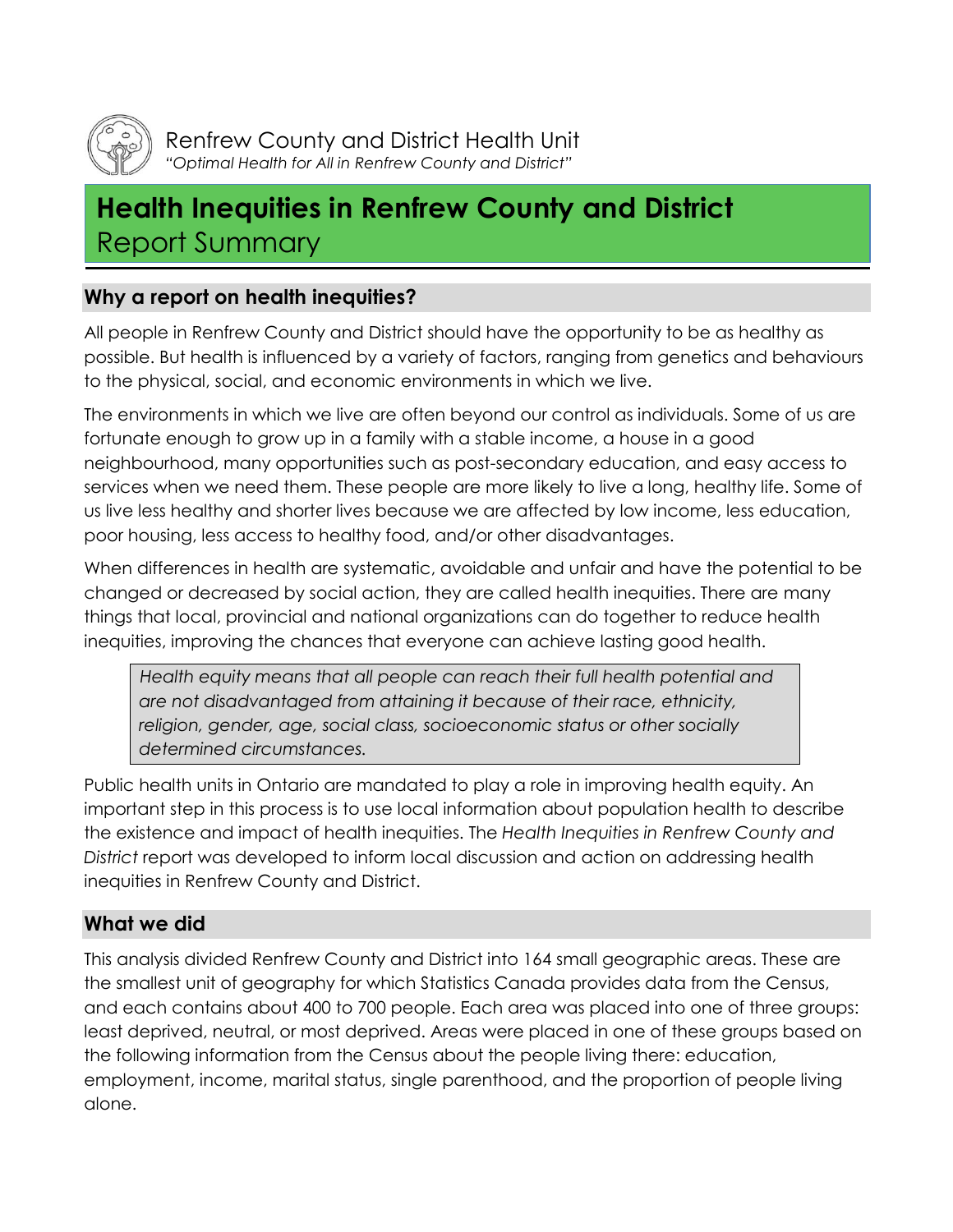Next, information about health was examined in relation to where people lived. This included health risk factors, maternal health indicators, measures of health service utilization, and death rates.

The method used in this report to identify health differences between the least deprived and most deprived areas is called the Deprivation Index. The **material** Deprivation Index uses information about education, employment and income. The **social** Deprivation Index uses information about marital status, single parenthood, and the proportion of people living alone. The **combined** Deprivation Index uses all six pieces of information.

## **What we found**

Of the 53 health indicators examined, 23 are shown in the report because of noteworthy differences in health between the least deprived and most deprived areas. The table below shows these differences based on the combined Deprivation Index. The column on the right shows the relative risk, or the magnitude of the difference between the most deprived and least deprived areas. Relative risk is only reported where the difference between most and least deprived areas is statistically significant.

## **Differences in Health between the Least Deprived and Most Deprived Areas by Combined Deprivation Index**

|                            | <b>HEALTH INDICATOR</b>                                                              | Least<br><b>Deprived</b> | Most<br><b>Deprived</b> | <b>Relative</b><br><b>Risk</b> |
|----------------------------|--------------------------------------------------------------------------------------|--------------------------|-------------------------|--------------------------------|
| <b>Health Risk Factors</b> |                                                                                      |                          |                         |                                |
| 1.                         | Proportion who are current cigarette smokers                                         | 23.7%                    | 34.9%                   |                                |
| 2.                         | Proportion exposed to second-hand smoke                                              | 11.6%                    | 20.1%                   |                                |
| 3.                         | Proportion who exceeded the Low Risk Alcohol<br><b>Drinking Guidelines (LRADG)</b>   | 56.4%                    | 42.7%                   |                                |
| 4.                         | Proportion physically inactive during leisure time                                   | 36.7%                    | 57.9%                   | 1.5                            |
| <b>Maternal Health</b>     |                                                                                      |                          |                         |                                |
| 5.                         | Proportion taking folic acid supplement prior to, and<br>during pregnancy            | 36.3%                    | 27.3%                   | $1.3*$                         |
| 6.                         | Proportion who smoked cigarettes during pregnancy                                    | 14.8%                    | 20.6%                   | 1.4                            |
| 7.                         | Proportion who used alcohol during pregnancy                                         | 2.3%                     | 3.6%                    |                                |
| 8.                         | Proportion who used drugs during pregnancy                                           | 2.1%                     | 6.2%                    | 2.9                            |
| 9.                         | Proportion with a mental illness prior to pregnancy<br>(mother or parenting partner) | 17.7%                    | 26.5%                   | 1.5                            |
| 10.                        | Proportion with a mental health concern during<br>pregnancy                          | 22.2%                    | 31.5%                   | 1.4                            |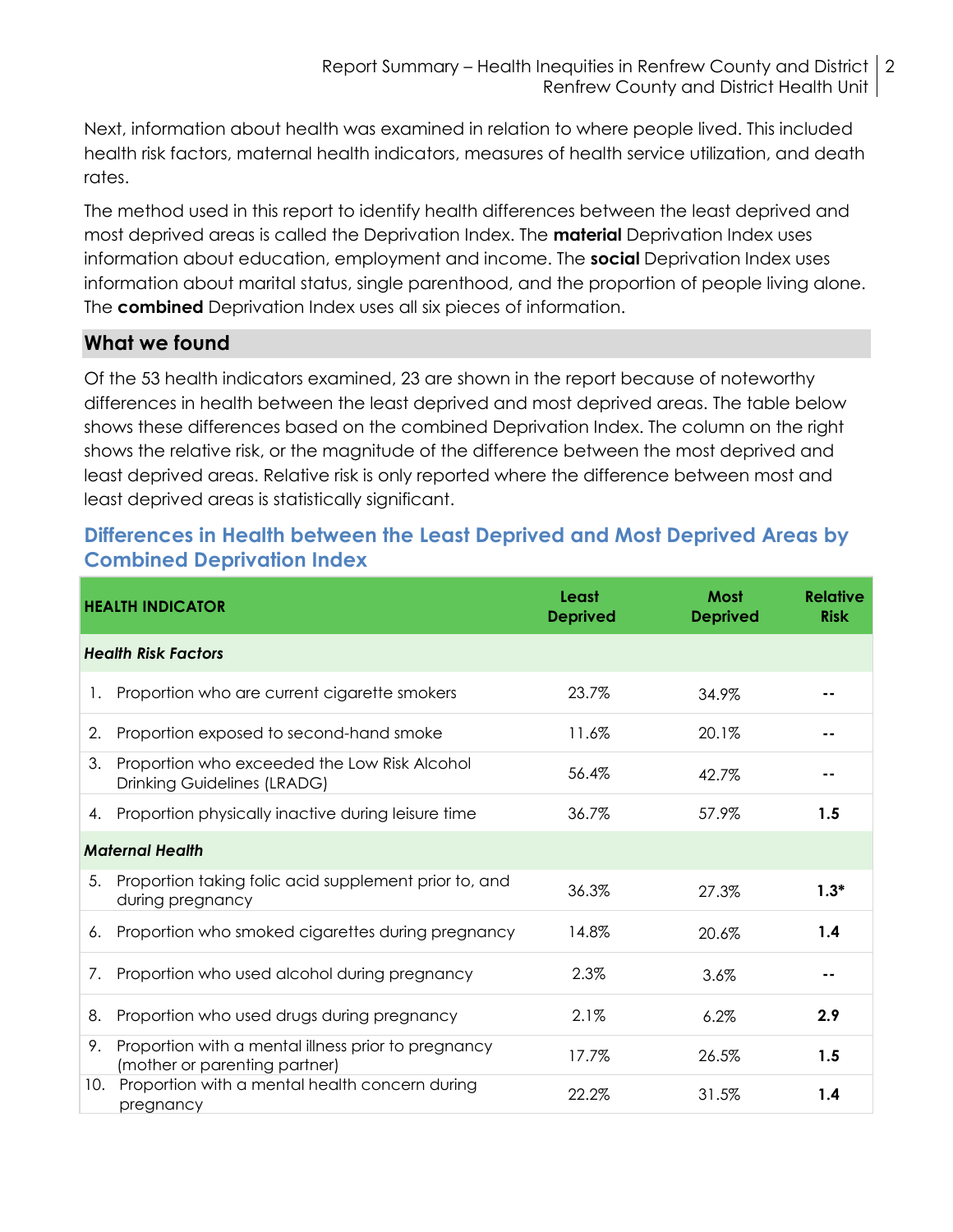| <b>HEALTH INDICATOR</b>                                                                         | Least<br><b>Deprived</b> | <b>Most</b><br><b>Deprived</b> | <b>Relative</b><br><b>Risk</b> |
|-------------------------------------------------------------------------------------------------|--------------------------|--------------------------------|--------------------------------|
| 11. Proportion of new mothers intending to exclusively<br>breastfeed                            | 84.2%                    | 75.8%                          |                                |
| 12. Proportion exclusively breastfeeding at 2 months<br>postpartum                              | 44.4%                    | 32.7%                          |                                |
| <b>Health Service Utilization</b>                                                               |                          |                                |                                |
| 13. Proportion who visited a dentist in the past 2 years                                        | 76.7%                    | 58.9%                          | - -                            |
| 14. Rate of all-cause hospitalizations per 1,000<br>population                                  | 44.4                     | 134.9                          | 3.0                            |
| 15. Rate of emergency department (ED) visits for injuries<br>per 1,000 population               | 98.2                     | 249.0                          | 2.5                            |
| 16. Rate of ED visits for injuries caused by falls (65 years<br>and older) per 1,000 population | 40.1                     | 129.6                          | 3.2                            |
| 17. Rate of all-cause ED visits per 1,000 population                                            | 556.2                    | 1479.7                         | 2.6                            |
| <b>Mortality</b>                                                                                |                          |                                |                                |
| 18. Rate of all-cause Potential Years of Life Lost (PYLL)<br>per 1,000 population               | 25.0                     | 82.4                           | 3.2                            |
| 19. Rate of cancer PYLL per 1,000 population                                                    | 9.3                      | 19.9                           | 2.1                            |
| 20. Rate of cardiovascular disease PYLL per 1,000<br>population                                 | 2.5                      | 16.1                           | 6.4                            |
| 21. Rate of all-cause mortality per 1,000 population                                            | 2.9                      | 13.2                           | 4.5                            |
| 22. Rate of cancer mortality per 1,000 population                                               | 0.9                      | 3.2                            | 3.5                            |
| 23. Rate of cardiovascular disease mortality per 1,000<br>population                            | 0.7                      | 4.2                            | 6.0                            |

**\*Note:** For indicator 5 only, the relative risk is reported as the number of times higher the risk for the health indicator is within the **least** deprived areas compared to the risk within the **most** deprived areas (i.e. the reverse interpretation is used for all other indicators).

## **What it means**

#### *Health Risk Factors*

Factors such as smoking, exposure to second-hand smoke, and physical inactivity during leisure time, are more prevalent in the most deprived areas. The difference between the least and most deprived areas was statistically significant for physical inactivity only. In contrast, drinking in excess of the Low Risk Alcohol Drinking Guidelines appears to be higher in the least deprived areas.